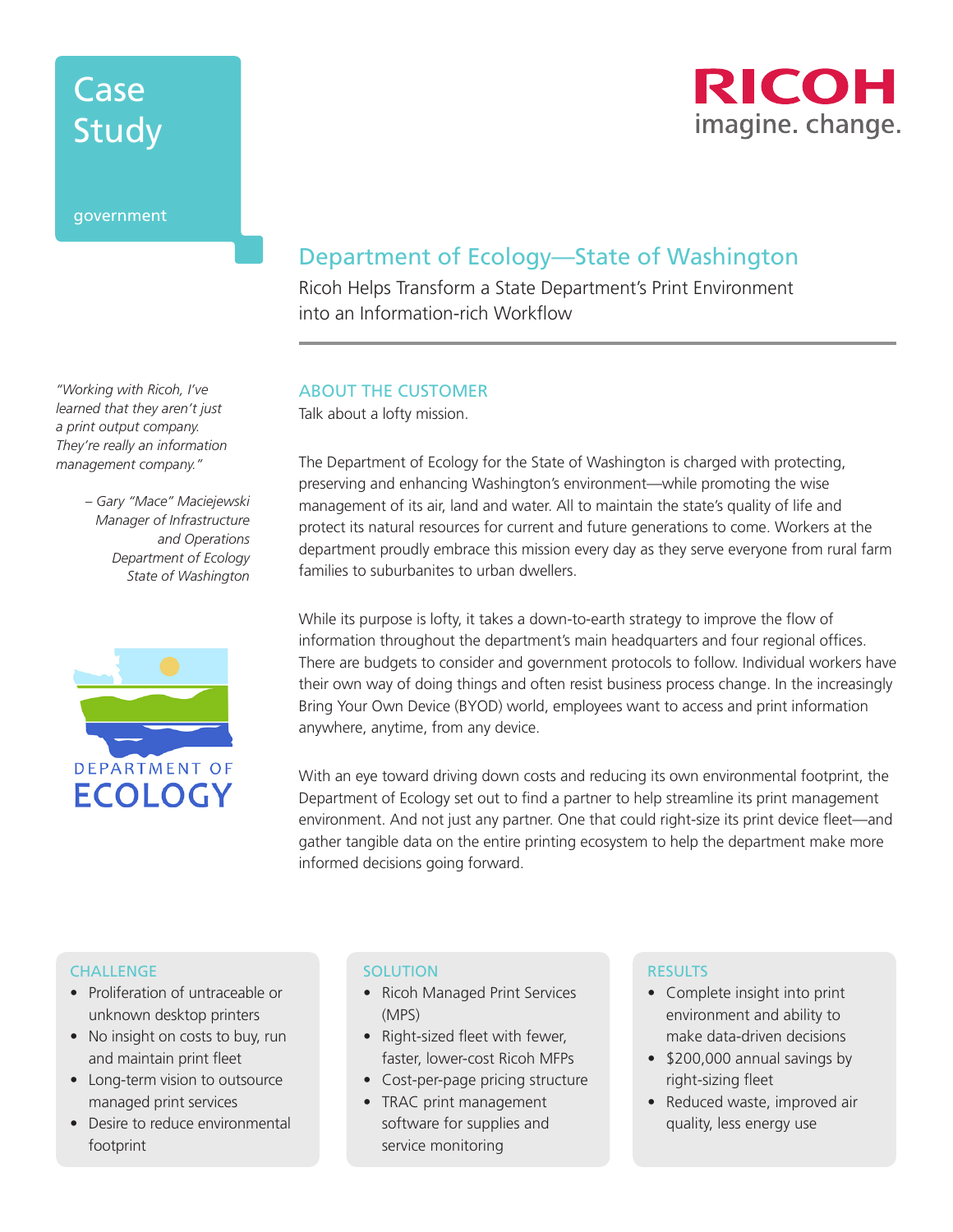# Case **Study**



### **CHALLENGE**

Big initiatives typically come with many unknowns. That was certainly the case when the department issued an RFP in 2005 to manage and right-size its fleet.

In the past, with printer procurement left to each individual business unit, desktop printers were proliferating, consuming precious office and workspace. There was no comprehensive print map or strategy that detailed exactly where all the printers were installed. The department lacked insight into how much it cost to buy, run and maintain the print environment—or how much time workers spent printing or waiting for jobs to print.

"We had no idea what our print environment was," said Gary "Mace" Maciejewski, manager of infrastructure and operations at the Department of Ecology for the state of Washington. "Across the entire agency, we had more than 380 devices, and around 80 different models, that were being used by over 1,500 staff."

Even though it desperately needed to right-size its fleet, the department had the long-term vision to partner with and potentially hand over print management entirely to an outside source. Simply reducing and/or swapping out devices wouldn't achieve its ultimate goals of understanding its print environment and making datadriven decisions that reflect its environmental mission.

"We realized that we are not the department of printing. We are the Department of Ecology," said Mace. "Our desire was to reduce costs, reduce staff time spent operating and managing printers, improve indoor air quality, lower our energy use and reduce our paper consumption."

As a public entity, rather than a private sector company, the department has many unique considerations when soliciting for and awarding an RFP. Respondents must have an in-depth understanding of the department's actual needs and use competitive contracting vehicles. Vendors must also be flexible in working with government agencies that have limited up-front capital and purchasing budgets.

Furthermore, the department didn't want a traditional buy-or-lease pricing structure for print devices outlined in the contract. Mace insisted that Ecology not own any physical print devices. Instead, he wanted a true pay-perpage pricing structure—shifting the business risk to the chosen vendor or partner.

"Theoretically, if we print zero pages in a month, we pay zero dollars," said Mace.

> "We realized that we are not the department of printing. We are the Department of Ecology. Our desire was to reduce costs, reduce staff time spent operating and managing printers, improve indoor air quality, lower our energy use and reduce our paper consumption."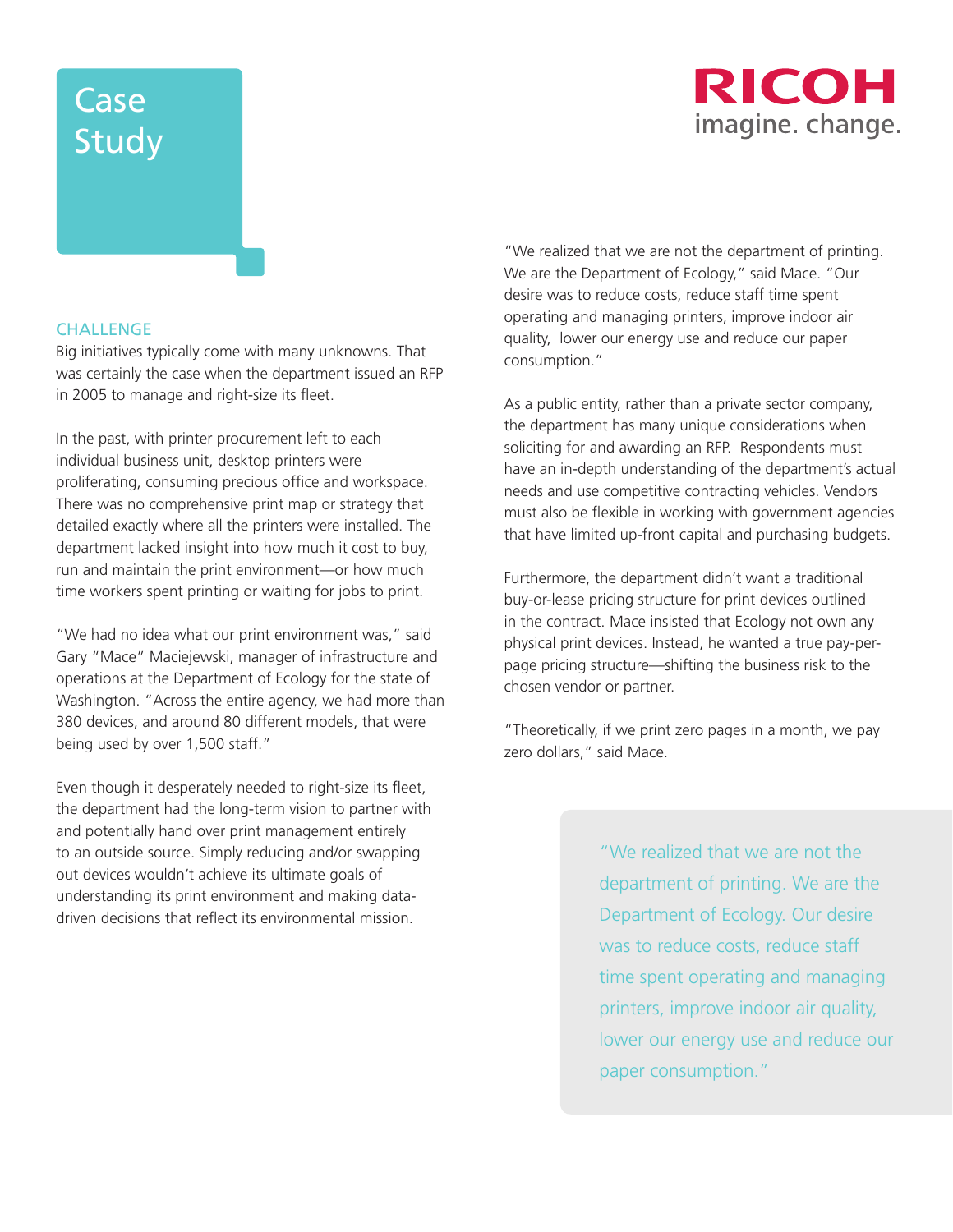# RICOH imagine. change.

# **Case** Study

### SOLUTION

After reviewing and evaluating RFP responses from a pool of responding vendors, testing actual devices and doing walk-throughs of the facilities with three named finalists, the department chose Ricoh to be its partner for new multifunction printers (MFPs) and Managed Print Services (MPS). In addition to demonstrating the strength of their printing hardware and software, Ricoh promised a commitment to continuous services improvement as well as a willingness to change its internal practices to accommodate the department's request for a pay-per-page pricing model.

"Over the term of our contract, Ricoh has earned the partnership badge in our operating relationship," said Mace. "They really took the time to understand our needs and showed us they could be flexible in their pricing structure."

Also, since the department wasn't paying for hardware and physical devices, the cost for the pay-per-page program could be shifted from a one-time capital expense to an ongoing use-based operational budget. For a public



"Today, we can go through all the service delivery discrepancies in about five to ten minutes because there are virtually no discrepancies. The relationship is near perfect now."

sector agency, this makes it much easier to show exactly how funds are being spent and how they should be budgeted as new needs are identified for the department.

Ricoh began its engagement with the department by replacing higher-cost devices with lower-cost, higher speed, higher quality MFPs—eventually reducing the printing fleet size by more than 50 percent. Today, those devices are strategically placed around the buildings and used to print approximately 680,000 black-and-white pages and about 90,000 color pages per month. Now a fully managed print services relationship, Ricoh oversees everything from installing new devices and replenishing toner to handling break/fix incidents and providing onsite technical support.

Ricoh installed TRAC print management software on the new MFPs to proactively manage service calls and supply reorders at all five of the department's locations. If a device breaks down, repairs are initiated or a new one is delivered and installed within four-to-eight hours. Because each device is proactively monitored, Ricoh typically replaces an end-of-life device before it breaks down.

Ricoh also tracks and provides detailed reports to the department on print volumes, device usage, supply information, service-level data and cost insight. In the beginning, Ricoh met monthly with the department to understand how the print environment was working and to make adjustments as necessary. But as the relationship progressed, the frequency changed to quarterly meetings and eventually semi-annual reviews.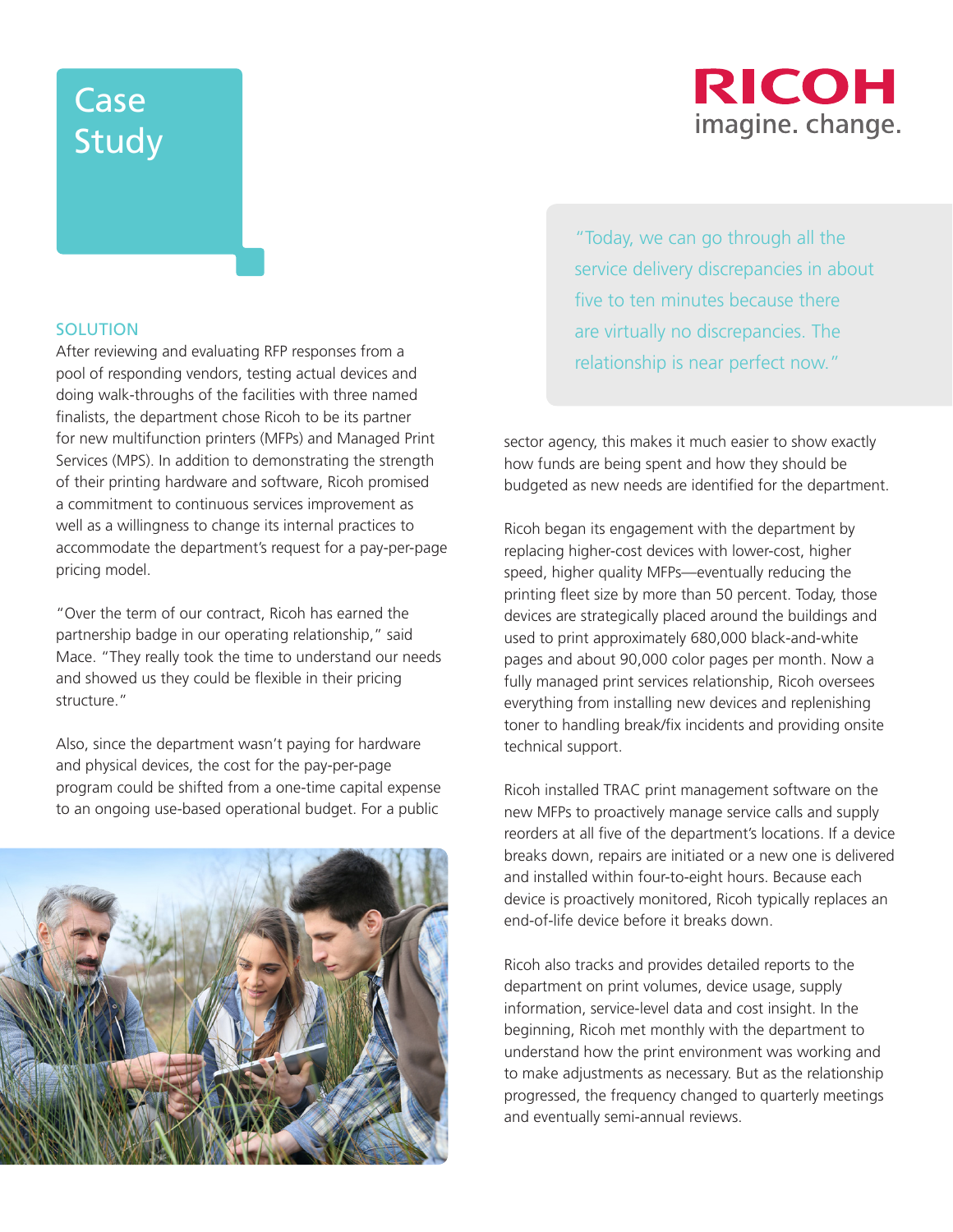# RICOH imagine. change.

# Case **Study**

"When we started out, we went line item by line item for every service request to make sure all the kinks were being worked out," said Mace. "Today, we can go through all the service delivery discrepancies in about five to ten minutes because there are virtually no discrepancies. The operational relationship is near perfect now."

With Ricoh MPS, the department has one point of control to engage, a single source of knowledge about its print environment, a clear understanding of its print-related costs and the ability to better manage its print output. Some of the benefits the department has experienced include being able to proactively think ahead to rightsize the fleet for upcoming spikes in projects and work, remove devices before they stop working, rotate devices to get maximum use before they are replaced and discover service gaps before they become significant problems.

Initially, the department encountered normal work place change resistance among employees to replacing individual desktop printers with MFPs. Employees felt personally connected to their desktop print devices and liked having them at arms length. They wondered whether new MFPs would measure up to their desktop devices and they feared losing control of their workspace and work output. But, by tying the effort to core agency values and communicating this mission over and over again—the department eventually turned naysayers into champions of the new fleet and MPS.

"It took five years of communication and reiteration of what we saved and achieved. But eventually we changed our print mindset and culture," said Mace.

Ricoh and the department are now taking the next leap to make information mobile for department employees. Together, they are testing Ricoh HotSpot mobile printing to allow workers to print anywhere, anytime to the Ricoh devices from an app on their tablets and phones. Going forward, the department plans to move from tactical execution to a more strategic approach with Ricoh. Mace plans to sit down soon with Ricoh representatives to discuss ideas to help the department better manage its information and workflow capabilities.

"Working with Ricoh, I've learned that they aren't just a print output company. They're really an information management company," said Mace. "I want to take advantage of Ricoh's knowledge and offerings in this area to better and more proactively manage our print output and information sharing capabilities, further reduce print while keeping information available and get even more value from our existing devices and Ricoh services."

### RESULTS

The results speak for themselves in this now decade-long partnership between the department and Ricoh. The department now knows exactly how many pages they print and at what locations. They have faster print speeds and reliable print services across all of its operational units. Additionally, areas of the office and desk space that used to be cluttered with desktop printers have been reclaimed for more productive uses. Non-claimed and non-authorized print output has been dramatically reduced, resulting in less paper waste.

"Having MPS saves so much time and effort—and increases our efficiency," said Mace. "I routinely explain to other agencies how using an MPS approach has benefited our agency."